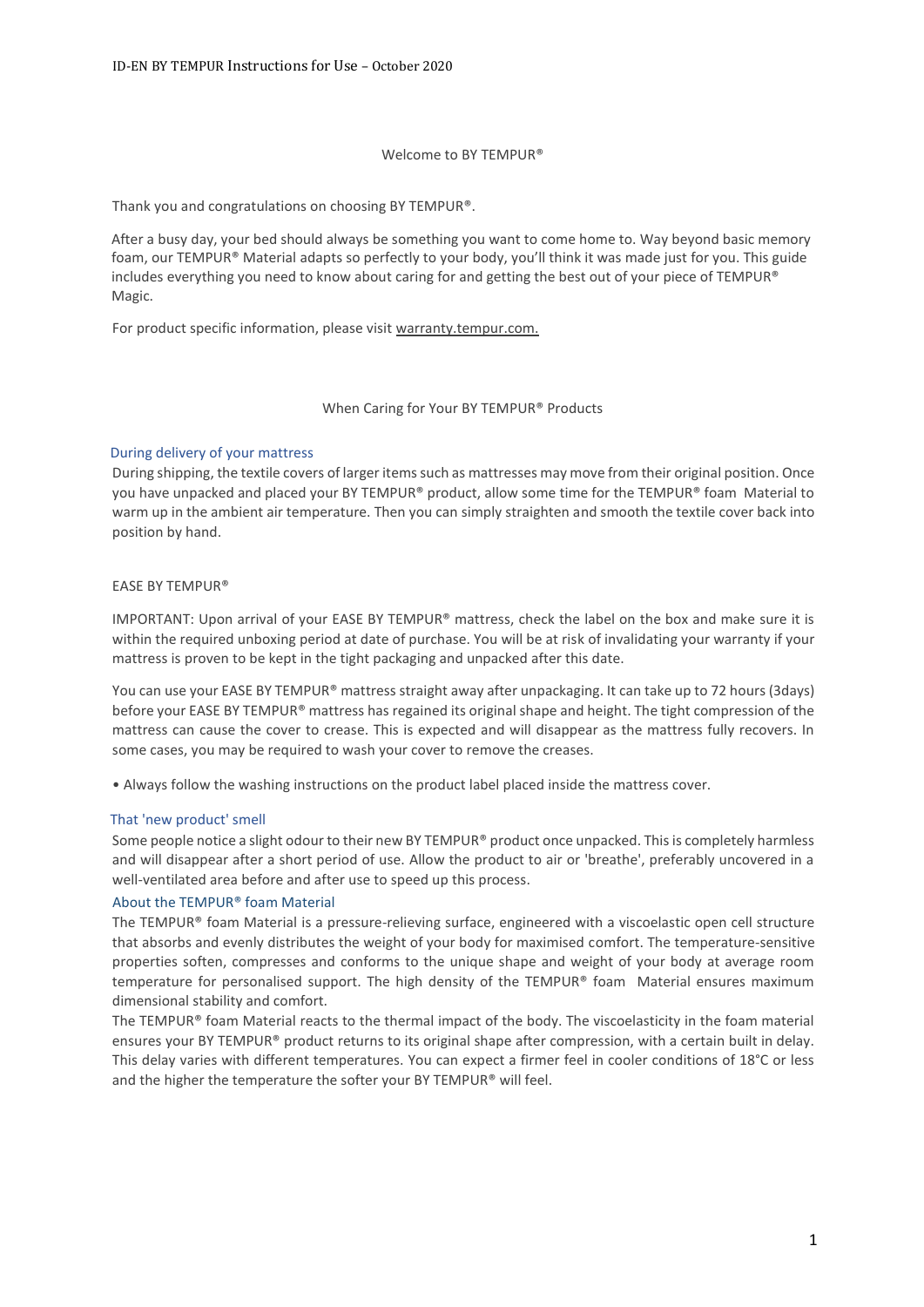## Getting Used to The Feel

If your previous mattress or pillow used more traditional methods of support such as springs, feathers and/or fiber, it is likely your BY TEMPUR® products will initially feel different. The unique pressure-relieving properties of the TEMPUR® foam Material, can take some time for the body to adjust and get used to.

## The break-in period

## ONE BY TEMPUR® MATTRESS

The more time you spend on or in bed: resting, reading or watching TV, the better. The extra movement will help the cells in the TEMPUR® foam Material to open. As they open, the cells 'breathe' and respond more rapidly to weight and temperature, but they will return to their original shape. To the user it may feel like the mattress is getting softer, but in fact there is no change to the pressure- relieving properties of your product.

## No Need to Flip

Advances in TEMPUR<sup>®</sup> technology have resulted in keeping maintenance to a minimum. Each mattress model has a build-up of multiple layers, so you sleep on the top side only.

To prolong the life of our products, from time to time you can rotate your mattress head to foot.

#### BY TEMPUR® PILLOWS

• During the first 2-3 weeks of ownership, it can help to use the pillow as a cushion during the day to improve the support and pressure-relieving benefits delivered when you are sleeping.

#### Moving, transport, storage and disposal

- Unless otherwise stated BY TEMPUR® products should NOT be bent or pressed out of their original shape, as you risk damaging the foam material and losing all the properties and benefits it brings.
- Due to the nature of the foam material in BY TEMPUR® products it can become slightly compressed during transportation or storage. This is expected, the product will return to its normal size after a short time in room temperature.
- BY TEMPUR® products should be stored in their original shape.
- BY TEMPUR® Mattresses must be stored flat, ideally in the original packaging (not possible to reuse EASE BY TEMPUR® mattress packaging)
- BY TEMPUR® products should be stored in a dry environment (maximum 65% relative humidity).
- For disposal of your used product please refer to the local authority within your country.

#### Symbols

The following symbols are used on product, packaging or in this manual.

| Manufacturer                   | Manufacturing date                                                                                  | LOTI<br>Lot<br>number           | CE marked<br>as class I medical<br>devices in accordance<br>with the requirements<br>of MDR (EU) 2017/745 |
|--------------------------------|-----------------------------------------------------------------------------------------------------|---------------------------------|-----------------------------------------------------------------------------------------------------------|
| <b>MD</b><br>Medical<br>device | $\bullet$ $\bullet$ $\uparrow$ UP<br>orientation<br>Product<br>printed on<br>mattress<br>foam cores | Consult<br>Instructions for Use | Avoid open<br>flame                                                                                       |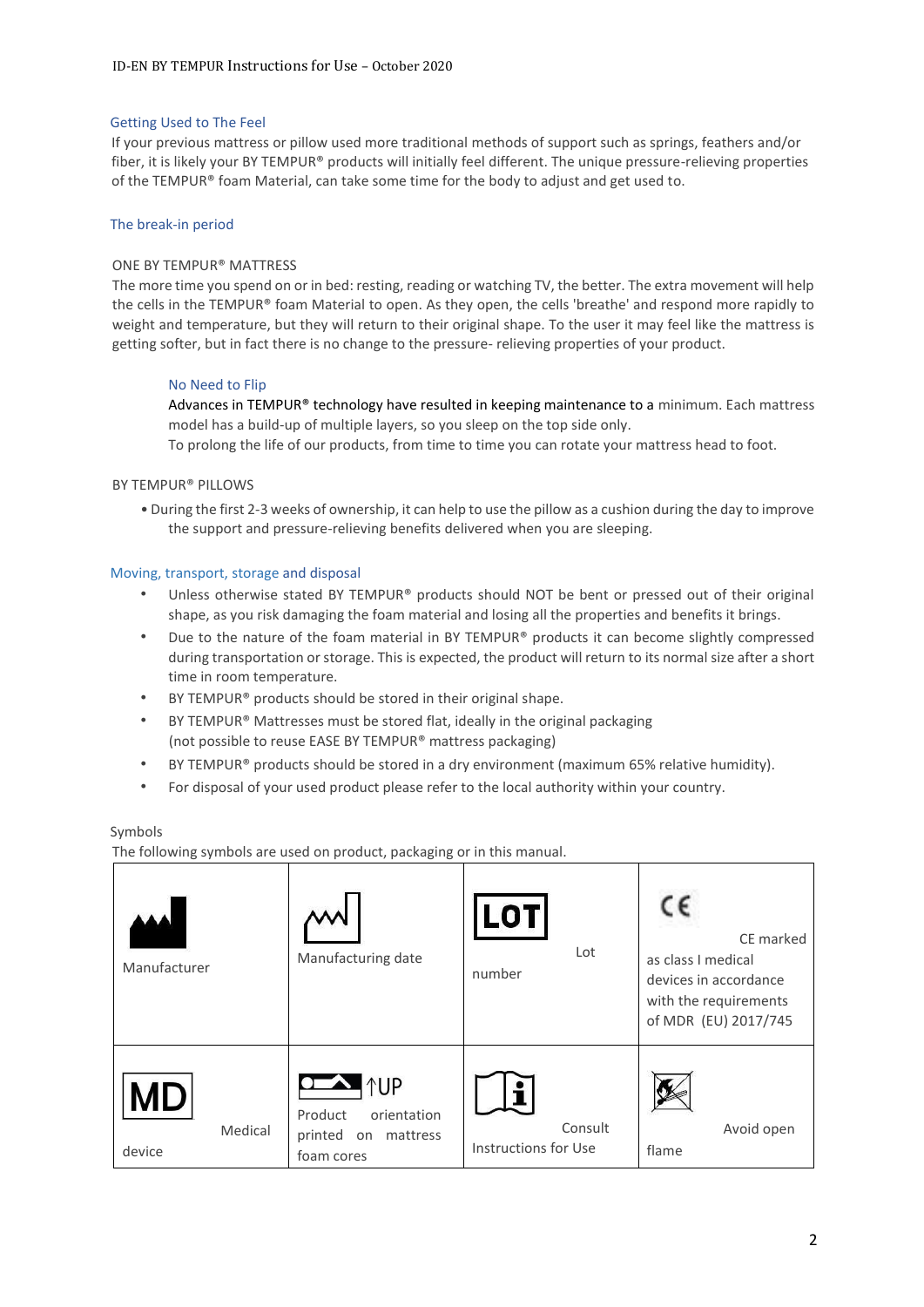| $\circ$<br>ەر<br>ئىبر |          | N |          |  |
|-----------------------|----------|---|----------|--|
|                       | Humidity |   | Keep dry |  |
| limit                 |          |   |          |  |

CE marking

Many BY TEMPUR® products are classified as Medical Device, class I and CE marked in accordance with MDR (EU) 2017/745.

Please check the product label placed inside the textile cover to see if the product you have purchased is CE marked.

The intended use of the CE marked products is to prevent or reduce the risk of developing pressure ulcers in adults. This effect is obtained thought the pressure redistributing properties of the TEMPUR® foam Material.

The CE marked products are intended for home care. It is important that immobilized users are repositioned on a regular basis.

The CE marked BY TEMPUR® mattresses and mattress toppers are suitable for weights up to 150 kg.

In case of a serious incident with the product, the manufacturer and competent authority in the user´s home country must be informed.

To report an incident to the manufacturer please report the incident as a warranty complaint by following the instructions specified in the "warranty" section of this manual.

## Please note additional instructions for use

#### Warnings and precautions

The following symbol and text will be used to draw your attention to possible dangerous and undesirable situations. Please be aware that failure to comply with these instructions may results in critical injuries or damage to the product.

| <b>WARNING</b>   | Be aware of situations or practices that may cause death or<br>critical injuries                    |
|------------------|-----------------------------------------------------------------------------------------------------|
| CAUTION          | Be aware of situations or practices that may cause moderate or<br>minor injuries                    |
| <b>IMPORTANT</b> | Be aware of situations or practices that could result in damage to<br>the product or other property |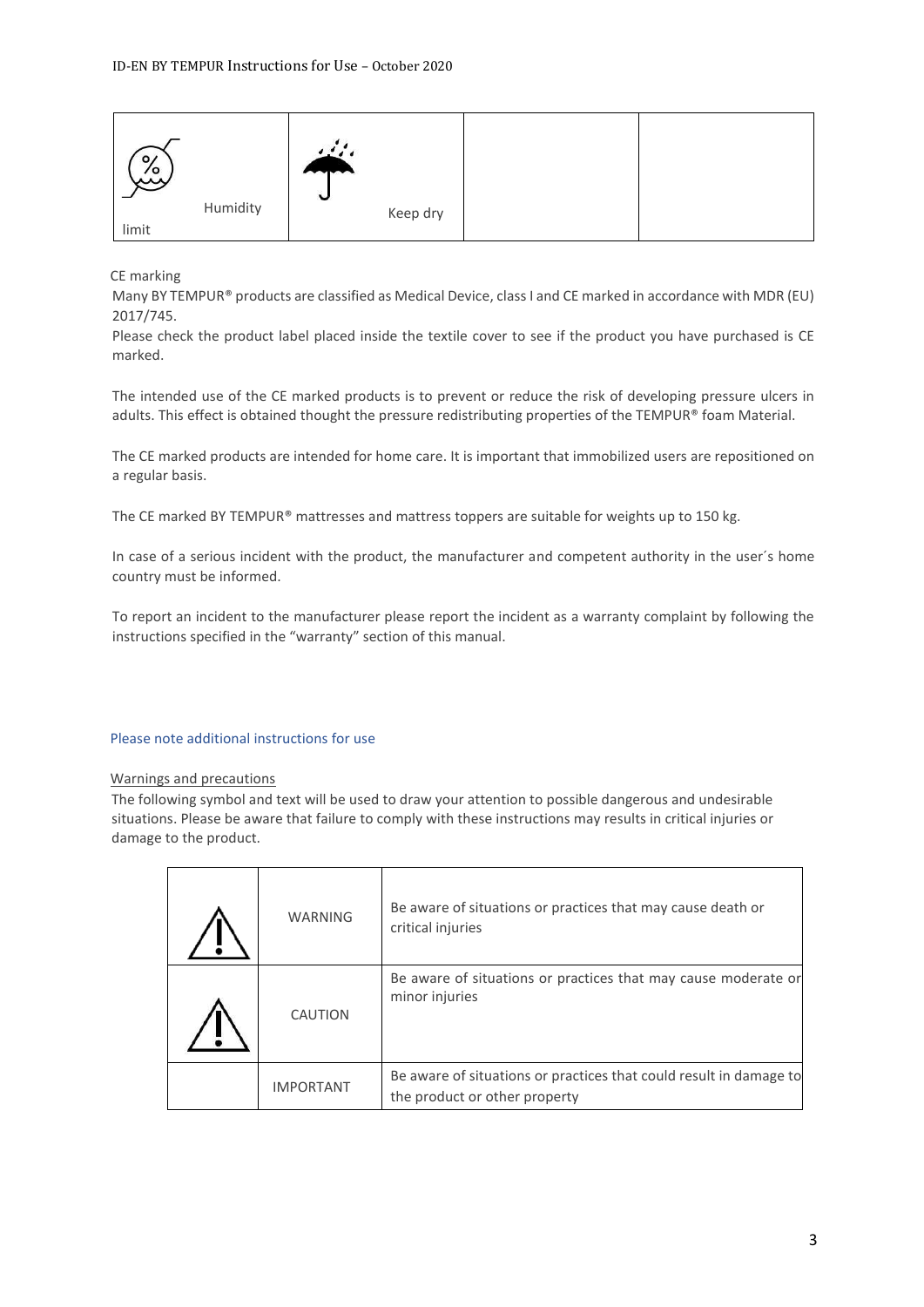$\hat{A}$  Warning: Do not leave infants, young children or the elderly unattended on the mattress or pillow if they can't easily turn over by themselves.

 $\sqrt{!}$  Warning: It is important that immobilized users are repositioned on a regular basis.

Carelessness causes fire – we strongly recommend not to smoke in bed or while using the products.

Warning: Risk of fire: keep products away from open flames.

 $\hat{A}$  Caution: Do not use bed pads on BY TEMPUR® mattresses as they can reduce the pressure relieving properties. To secure optimum support we suggest using a sheet directly on the mattress.

Caution: Please note TEMPUR® foam Material works best in response to the natural warmth of the user, therefore an electric blanket and/or hot water bottle is not recommended. The heat from an electric blanket will temporarily offset the temperature sensitivity in the TEMPUR® foam Material. However, if the user would still prefer to use an electric blanket, we suggest doing so over a separate sheet and avoiding direct contact with the TEMPUR® foam Material. o IMPORTANT: Always follow the instruction for use from the supplier of the electrical blanket. o IMPORTANT: If your hot water bottle should develop a leak which wets, stains or damages your mattress it will invalidate your warranty.

# IMPORTANT:

- BY TEMPUR® mattresses must always be placed on a ventilated base, e.g. springs or slats to prevent moisture from accumulating in the mattress.
- Do not use a BY TEMPUR® pillow with wet hair, as the foam material will get damaged
- Do not fold, bend or press your BY TEMPUR® product into shape as there is risk of damaging the foam material
- Do not alter or repair your product it will invalidate your warranty.

# Cleaning and maintenance

• Most textile covers can be removed and washed. Please follow the specific cleaning instruction for your product on the product label located inside the textile cover.

# IMPORTANT:

- Do not wash the TEMPUR® foam material.
- Do not steam-clean or dry-clean the TEMPUR® foam material.

### IMPORTANT

The BY TEMPUR® products must be regularly ventilated to remove moisture.

Caution: After washing the textile cover please ensure mattress textile cover is replaced according to the orientation printed on the side of the mattress foam core. The TEMPUR® foam material that provides maximized comfort and pressure relief is only on the top-side of the core.

# Technical Product information

- BY TEMPUR® products are available in several different sizes. Product weight depend on product size. Further information is available upon request.
- Constituent materials see product label, which is located inside the textile cover.

# Fire safety standards

Warning: Risk of fire: keep products away from open flames